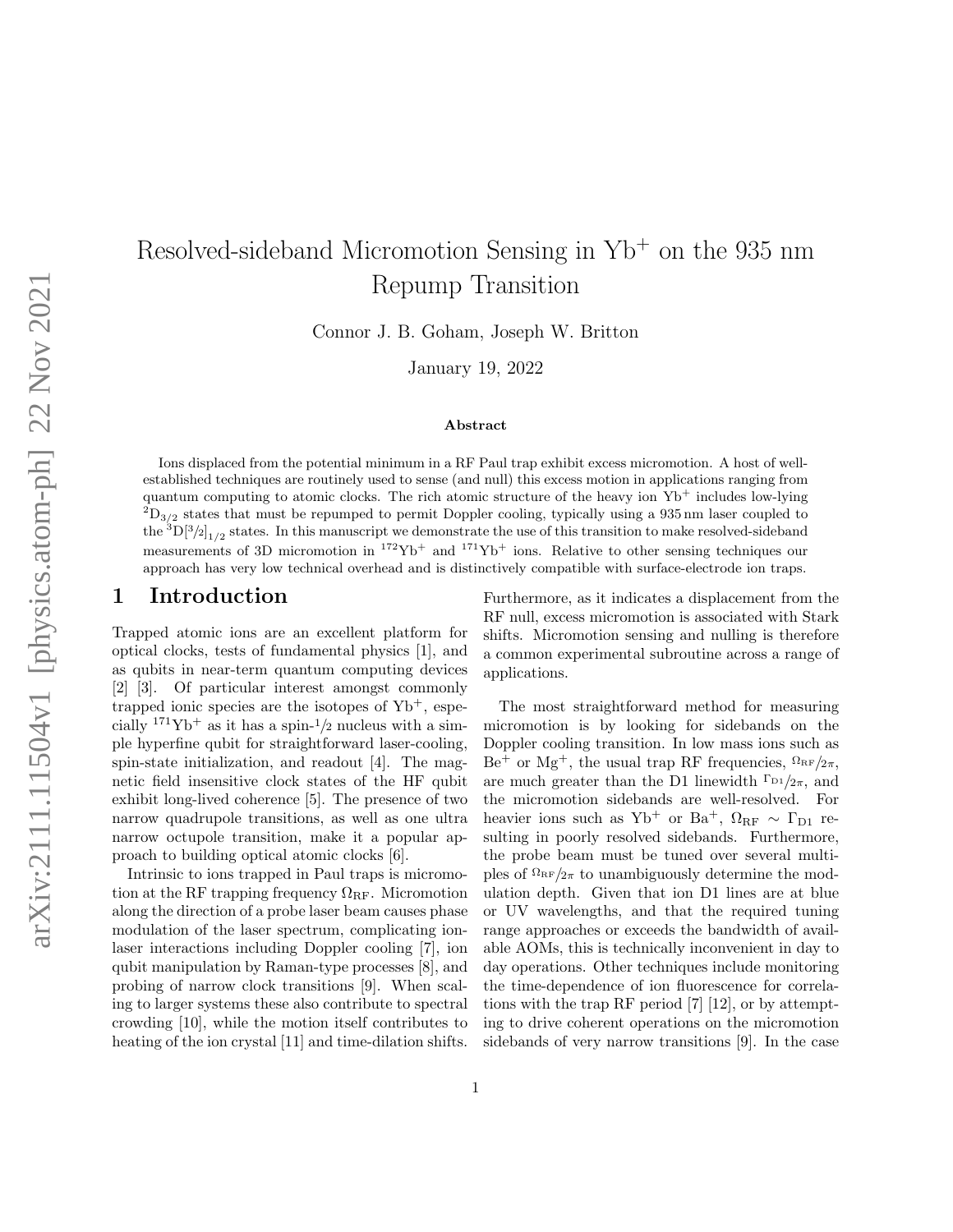of the former, precise time tagging of photon detection events with nanosecond resolution is required. In the case of the latter, narrow lasers are needed. Full determination (and nulling) of micromotion requires measuring in three independent directions. This is complicated by many of the relevant transitions being in the UV, or at the same wavelength as used for detection. With this comes the concern that adding additional probe beams increases the amount of background scatter, adding to detection noise as well as inducing unwanted charging.

In Yb+, leakage from the primary laser cooling transition to meta-stable states in  ${}^{2}D_{3/2}$  (Figure [2\)](#page-2-0) is repumped through a higher lying manifold of states, forming an effective cycling transition. This transition is both an order of magnitude narrower than the primary cooling transition and smaller than the most commonly used trapping frequencies. As it plays a secondary role in cooling, this transition allows micromotion sidebands to be directly resolved in the cooling fluorescence without the overhead of coherently driving a clock-like transition. Being in the IR, concerns of background scattering hampering the signal to noise or inducing charging are essentially eliminated. This drastically eases alignment constraints for probing in three dimensions, a particular challenge for surface traps. Furthermore, minimal additional hardware is required beyond the standard components necessary for trapping  $171\text{Yb}^+$ . The few that are required are cheap, off the shelf IR fiber components. This presents a straight forward method of rapid 3D micromotion measurement for day to day calibrations, particularity in cases such as surface traps and integrated optical cavities where nearby surfaces would be susceptible to induced charging from additional UV beams.

# 2 Methods

We load ytterbium ions into a blade trap analogous to the diagram in Figure [1a,](#page-1-0) with a trap frequency  $\Omega_{\rm RF} = 2\pi \times 33.2 \text{ MHz}$ . Copropagating 369 nm light, 935 nm light, as well as light involved in isotope selective photoionization are sent along the "cooling" direction in order to load and Doppler cool the ions

<span id="page-1-0"></span>

Figure 1: [\(1a\)](#page-1-0) Schematic of a linear RF Paul trap similar to the one used in this experiment. The direction of the probe beams to measure micromotion are shown. [\(1b\)](#page-1-0) One cause of excess micromotion (EMM) is the presence of a stray DC field offsetting the equilibrium ion position from the RF null, driving coherent oscillations at the trap RF frequency  $\Omega_{\rm RF}/2\pi$ . The projection of this motion onto an addressing laser beam results in a phase modulation of the laser as seen by the ion(s).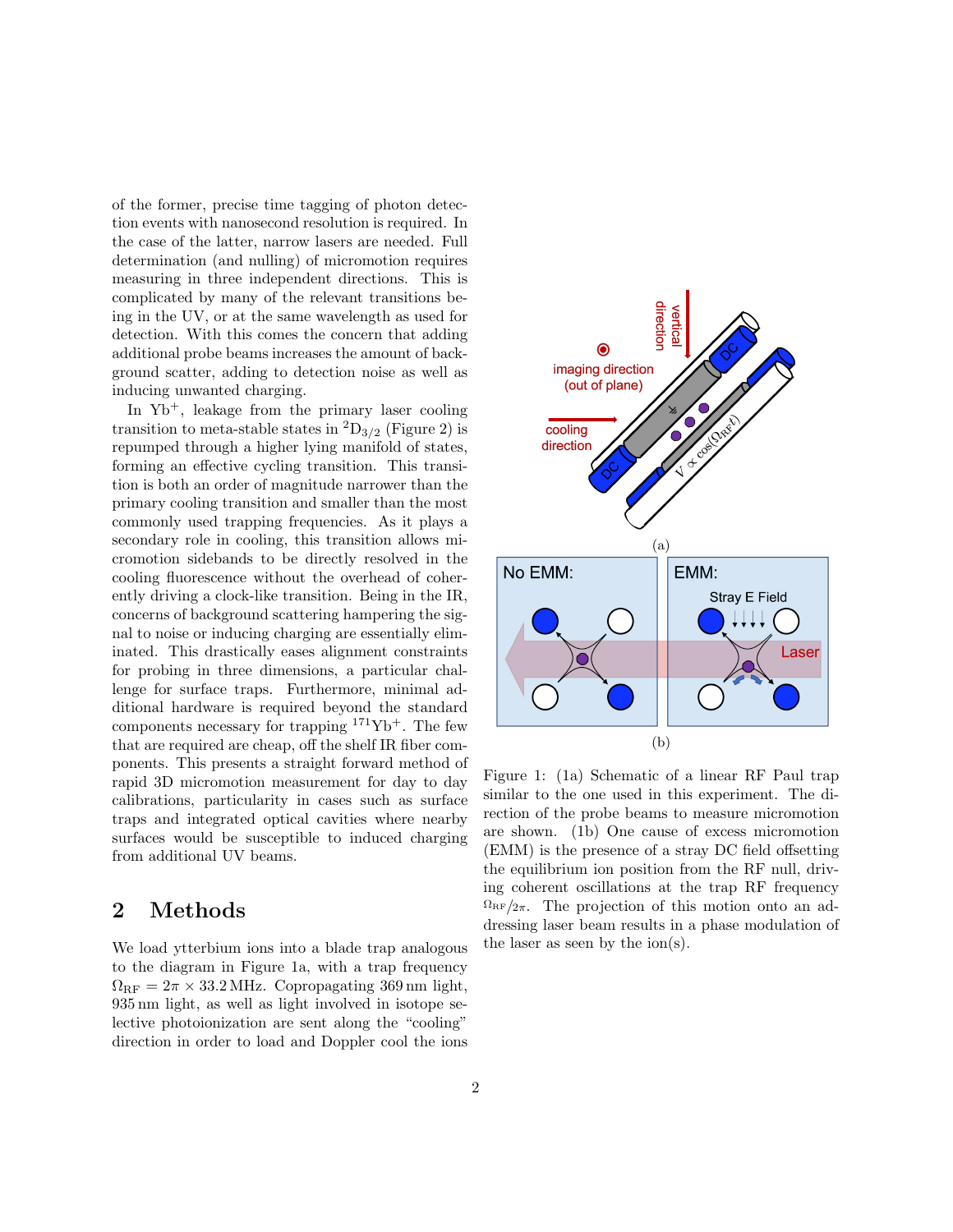along all three principal directions. The relevant level structure of a  $Yb<sup>+</sup>$  ion can be seen in Figure [2.](#page-2-0) Doppler cooling is achieved on the strong  ${}^{2}\text{S}_{1/2} \leftrightarrow {}^{2}\text{P}_{1/2}$  transition at 369 nm [\[4\]](#page-6-3). The  ${}^{2}\text{P}_{1/2}$ can also decay to  ${}^{2}D_{3/2}$  via a dipole allowed transition at 2.44 µm, which happens about once per every 200 scattering events on the primary cooling transition. The ion is returned to the cooling cycle by application of laser light at 935 nm driving the  ${}^{2}D_{3/2} \leftrightarrow {}^{3}D[{^{3}/2}]_{1/2}$ transition, where the  ${}^{3}D[{}^{3}/{}_{2}]_{1/2}$  states decay predominantly to the  ${}^{2}S_{1/2}$  manifold.

For the  $171\text{Yb}^+$  isotope, the cooling cycle stays primarily confined to the  ${}^2S_{1/2}$   $F = 1 \leftrightarrow {}^2P_{1/2}$   $F = 0$ hyperfine levels. The only leakage channel directly allowed by selection rules is to the  $F = 1$  hyperfine states of the  ${}^{2}D_{3/2}$  manifold. This is repumped through the  $F = 0$  state of the  ${}^{3}D[{}^{3}/2]_{1/2}$  manifold, closing the cycle. Leakage to other hyperfine states in the  ${\rm ^2S_{1/2}}$  and  ${\rm ^2D_{3/2}}$  manifolds arises from off resonant scatter, namely from the cooling beam scattering off the unintended  ${}^{2}S_{1/2}$   $F = 1 \leftrightarrow {}^{2}P_{1/2}$   $F = 1$ transition detuned by 2.1 GHz. Sidebands at approximately 14.7 GHz and 3.1 GHz are added to the 369 nm and 935 nm beams, respectively, restoring population in the cooling cycle. A small magnetic field of 4 gauss is applied to lift the Zeeman degeneracy and prevent population trapping in coherent dark states [\[13\]](#page-7-4) [\[14\]](#page-7-5).

In contrast to the 369 nm transition with a linewidth of  $\Gamma_P = 19.6 \text{ MHz}$ , the 935 nm transition has a natural linewidth of  $\Gamma_B = 4.2 \text{ MHz}$ , an order of magnitude lower than both the cooling linewidth and the trap RF. When the repump light is far detuned, the branching ratio is sufficient to rapidly pump the ion into the  ${}^{2}D_{3/2}$ , causing the ion to go dark. In contrast, when an excitation of the  ${}^{2}D_{3/2} \leftrightarrow {}^{3}D[{}^{3}/2]_{1/2}$ does occur, the ion is almost immediately returned to the cooling cycle, yielding fluorescence. As a result the lineshape of the repump transition, with micromotion sidebands spectrally well resolved, can be probed by monitoring cooling fluorescence. This is without driving a narrow clock like transition, and only involves varying the frequency and intensity of the 935 nm light.

In the absence of micromotion and approximating

<span id="page-2-0"></span>

Figure 2: Relevant levels of  $171Yb^+$ . The first blue sideband on the 935 nm laser provides primary repumping by cleaning out the  $F = 1$  hyperfine states of the  ${}^{2}D_{3/2}$  manifold. These are the primary states leaked to during cooling. In even isotopes there is no hyperfine structure, and the EOM carrier on the 935 nm is parked far detuned from any transition while a sideband provides repumping. Use of the sideband for primary repumping allows agile control of the laser detuning and strength when probing the lineshape.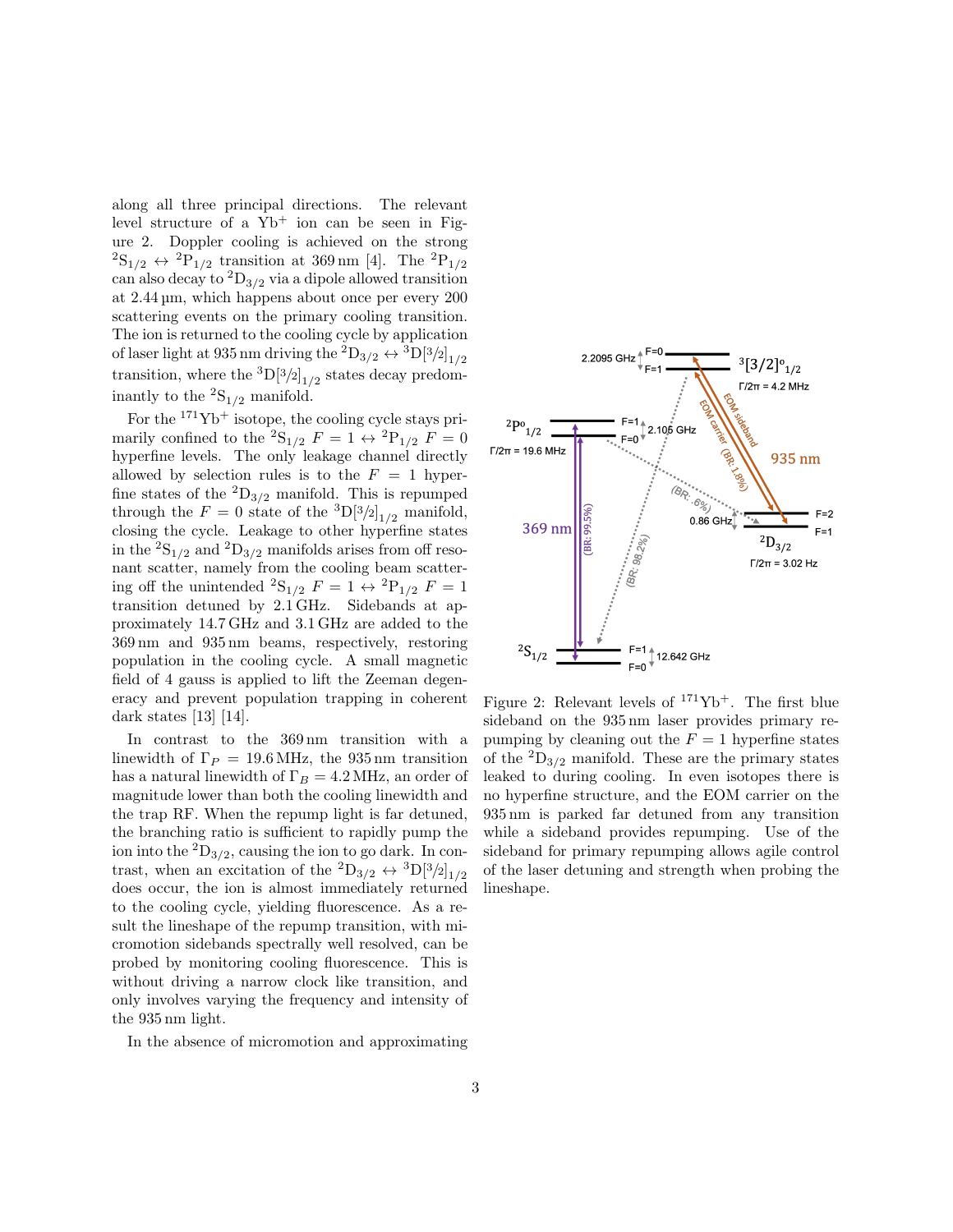level structure as a four level system, the dependence of the P state population, and hence the detected 369 nm fluorescence, on the cooling and repump laser parameters is given by

<span id="page-3-1"></span>
$$
P_P = \frac{s_c s_r / 2}{s_c (\Gamma_{PD} / \Gamma_{BS}) (1 + \delta_r^2 + s_r) + s_r (1 + \delta_c^2 + s_c)}.
$$
\n(1)

In the above expression,  $s_c$  and  $s_r$  are the on resonant saturation parameters of the cooling and repump beams,  $\delta_c = 2\Delta_c/\Gamma_P$  and  $\delta_r = 2\Delta_r/\Gamma_B$  are their detunings normalized to the <sup>2</sup>P<sub>1/2</sub> and <sup>3</sup>D[<sup>3</sup>/2]<sub>1/2</sub> total scattering rates  $\Gamma_P$  and  $\Gamma_B$ , and  $\Gamma_{ij}$  is the scattering rate from state  $i$  to  $j$ . See the Appendix for a justification of this lineshape. For convenience, "B" is used to denote the  ${}^{3}D[{}^{3}/{}_{2}]_{1/2}$  "bracket" state. In the limit of a weak repumping relative to leakage into the <sup>2</sup>D<sub>3/2</sub> states,  $s_r \ll s_c$ (Γ<sub>PD</sub>/<sub>Γ<sub>BS</sub>), this can be ap-</sub> proximated to first order in  $s_r$  as

$$
P_P \approx \frac{1}{2} \frac{\Gamma_{BS}}{\Gamma_{PD}} \frac{s_r}{1 + \delta_r^2}.\tag{2}
$$

With the addition of micromotion sidebands on the repump laser, the form of the fluorescence lineshape becomes

<span id="page-3-0"></span>
$$
P_P \propto \sum_{n=-\infty}^{\infty} \frac{J_n^2(\beta)}{\left(\Delta_r + n\Omega_{\rm RF}\right)^2 + \left(\Gamma_B/2\right)^2}.\tag{3}
$$

 $\beta$  can either be extracted from a fit of this lineshape, or if it is sufficiently small and the sidebands well resolved, directly from the ratio of the measured fluorescence on the carrier and first sideband,  $\beta^2/4 \approx J_1^2(\beta)/J_0^2(\beta).$ 

To measure the amplitude of micromotion in 3D, we extend the directions we can probe with 935 nm light by adding two additional beam paths, one vertical and one colinear with the imaging objective. A MEMs-mirror-based fiber switch controls which direction the 935 nm is applied along, while a fiber EOM adds sidebands which are rapidly tunable over many GHz. A fiber AOM is used to dynamically control the amplitude; set to full during standard cooling, and attenuated to be below saturation when probing micromotion.

The technique was first validated using  $172\text{Yb}^+$ as its D1 transition has no coherent dark states. This allows the ion to be trapped at zero magnetic field, in turn preventing any Zeeman splitting on the  ${}^{2}D_{3/2} \leftrightarrow {}^{3}D[{}^{3}/2]_{1/2}$  transition, keeping the micromotion sidebands maximally resolved. In order to provide agile control of the probe light, the 935 nm laser was tuned so that the fiber EOM carrier was detuned 10 GHz red of the desired transition. The first blue sideband was used to provide repumping, allowing fast tuning of the repump color over a large detuning range.

For micromotion detection directly with  $171\text{Yb}^+$ , the carrier of the EOM was set on resonance with the  ${}^{2}D_{3/2} F = 2 \leftrightarrow {}^{3}D[{}^{3}/2]_{1/2} F = 1$  transition, preventing population buildup from off resonant scattering into this state. The first blue sideband of the EOM was set to span the hyperfine splitting, driving the  ${}^{2}D_{3/2}$   $F = 1 \leftrightarrow {}^{3}D[{}^{3}/2]_{1/2}$   $F = 0$  transition. The magnetic field was increased to approximately 4 G to prevent coherent dark states and resulting in Zeeman broadening of the transitions, however, micromotion sidebands remain resolvable given the 33.2 MHz trap frequency.

Using the measured micromotion as feedback, the trapping potentials were then modified to reduce EMM in simultaneously in all three directions. This was facilitated by independent control of the DC voltages applied to all four of the end cap electrodes on the two DC blades (analogous to the four blue electrodes labeled "DC" in diagram [1a\)](#page-1-0) as well as the to the center DC electrodes (analogous to the gray grounded electrodes in [1a\)](#page-1-0). In addition, a DC bias could be added to each of the RF blades. Control of all of the trapping potentials, lasers, and measurements was performed using ARTIQ [\[15\]](#page-7-6).

## 3 Results

The effective lineshape of the  ${}^{2}D_{3/2} \leftrightarrow {}^{3}D[{}^{3}/2]_{1/2}$ transition of  $172\text{Yb}^+$  along three independent directions, observed as the efficacy of restoring fluorescence at 369 nm for various 935 nm detunings, can be seen in Figure [3.](#page-4-0) The necessity of a full 3D measurement when minimizing micromotion is made clear by Figure [3a.](#page-4-0) The trapping potentials used when this lineshape was taken were arrived at by first minimiz-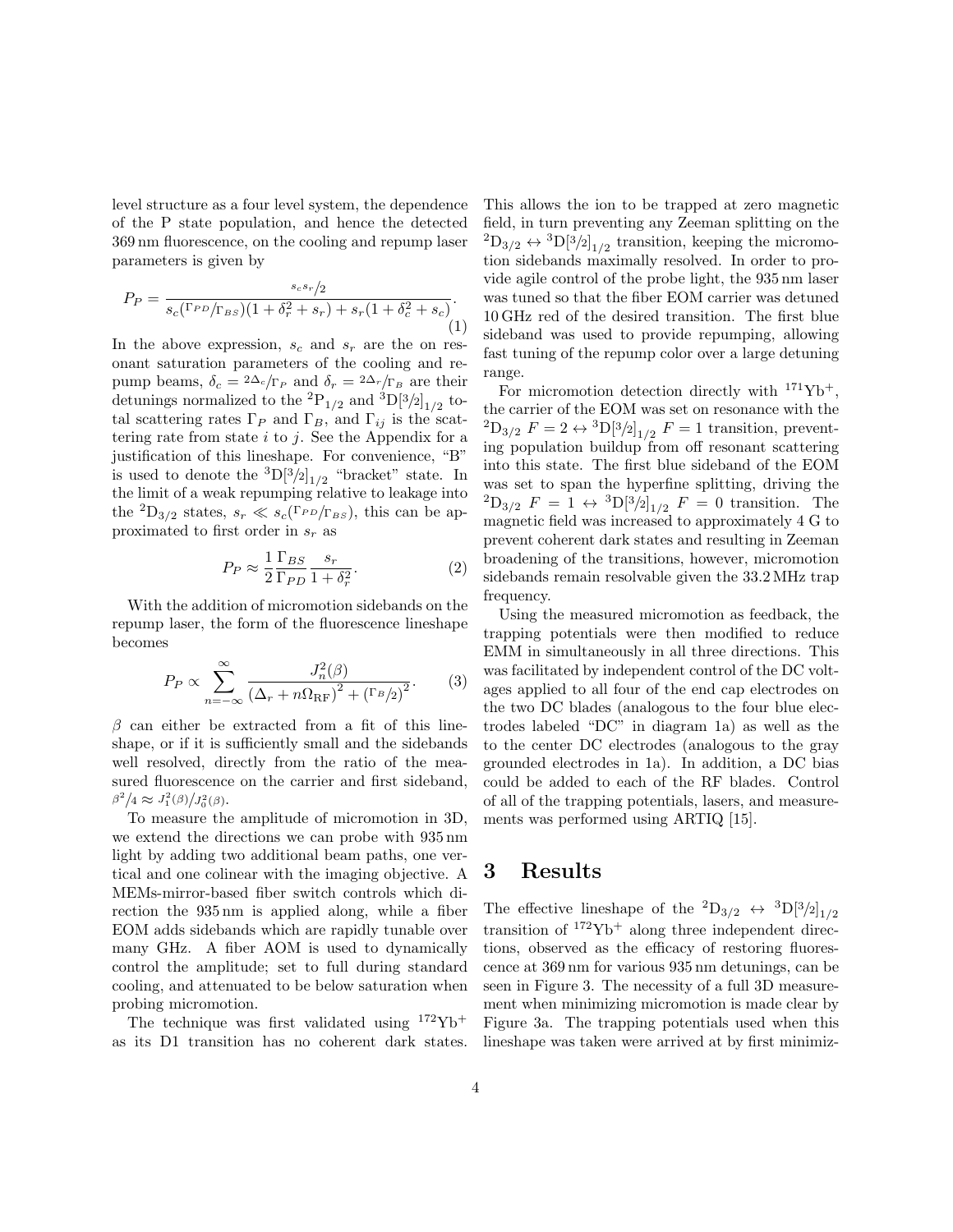<span id="page-4-1"></span>Table 1: Measured modulation index,  $\beta$ , of the 935 nm beam along each of the directions for  $172\text{Yb}^+$ .

| direction | With EMM        | Reduced EMM     |
|-----------|-----------------|-----------------|
| cooling   | $0.30 \pm 0.03$ | $0.25 \pm 0.02$ |
| vertical  | $0.68 \pm 0.02$ | $0.27 \pm 0.02$ |
| imaging   | $1.27 \pm 0.02$ | $0.19 \pm 0.03$ |
|           |                 |                 |

<span id="page-4-2"></span>Table 2: Measured modulation index,  $\beta$ , of the 935 nm beam along each of the directions for  $171\text{Yb}^+$ .

| direction | With EMM        | Reduced EMM      |
|-----------|-----------------|------------------|
| cooling   | $0.70 \pm 0.03$ | $0.025 \pm 0.02$ |
| vertical  | $0.36 \pm 0.07$ | $0.43 \pm 0.04$  |
| imaging   | $1.53 \pm 0.04$ | $0.42 \pm 0.02$  |

ing micromotion along the direction of the cooling beam with the standard photon correlation method at 369 nm. Although successful in that direction, large amounts of micromotion remained present in the orthogonal plane; making clear that reduced micromotion along one direction is not a sufficient proxy for the for the other two.

Similarly, the 3D lineshape can be taken for  $171\text{Yb}^+$ , as shown in Figure [4.](#page-5-0) Fluorescence from this isotope is reduced relative to  $172\text{Yb}^+$  due the presence of coherent dark states on the <sup>2</sup>S<sub>1/2</sub>  $F = 1 \leftrightarrow$  ${}^{2}P_{1/2}$  F = 0 primary cooling transition [\[13\]](#page-7-4). Being able to measure micromotion directly with  $171\text{Yb}^+$ , however, is desired since this is often the isotope of interest.

Fitting lineshapes of the form of Eq. [\(3\)](#page-3-0), the modulation depths along all three directions were extracted. The results for the two isotopes can be seen in Tables [1](#page-4-1) and [2,](#page-4-2) respectively, with the minimum achieved modulation depth corresponding to a sensitivity of  $1150 \text{ V m}^{-1}$ . Differences between the modulation depths measured for the two isotopes can be explained by charging in between measurements, as the measurements were taken at different times and charging had been observed to occur, particularity after alignment of the various UV beams.

<span id="page-4-0"></span>



Figure 3: Measured lineshape of the 935 nm repump transition in  $172\text{Yb}^+$  when probed along three orthogonal directions (one copropagating with the cooling beam, one oriented vertically, and one co-linear with the imaging axis). [\(3a\)](#page-4-0) After minimization of micromotion along the cooling direction using the standard photon correlation method, the 3D measurement reveals a large amount of EMM present in the plane orthogonal to the cooling beam. [\(3b\)](#page-4-0) Micromotion is reduced in 3D by adjusting the compensation voltages while probing the lineshape along all three directions. Dashed vertical lines guide the eye as to where the micromotion sidebands are expected to occur. Residual micromotion present may be the result of trap imperfections preventing full nulling.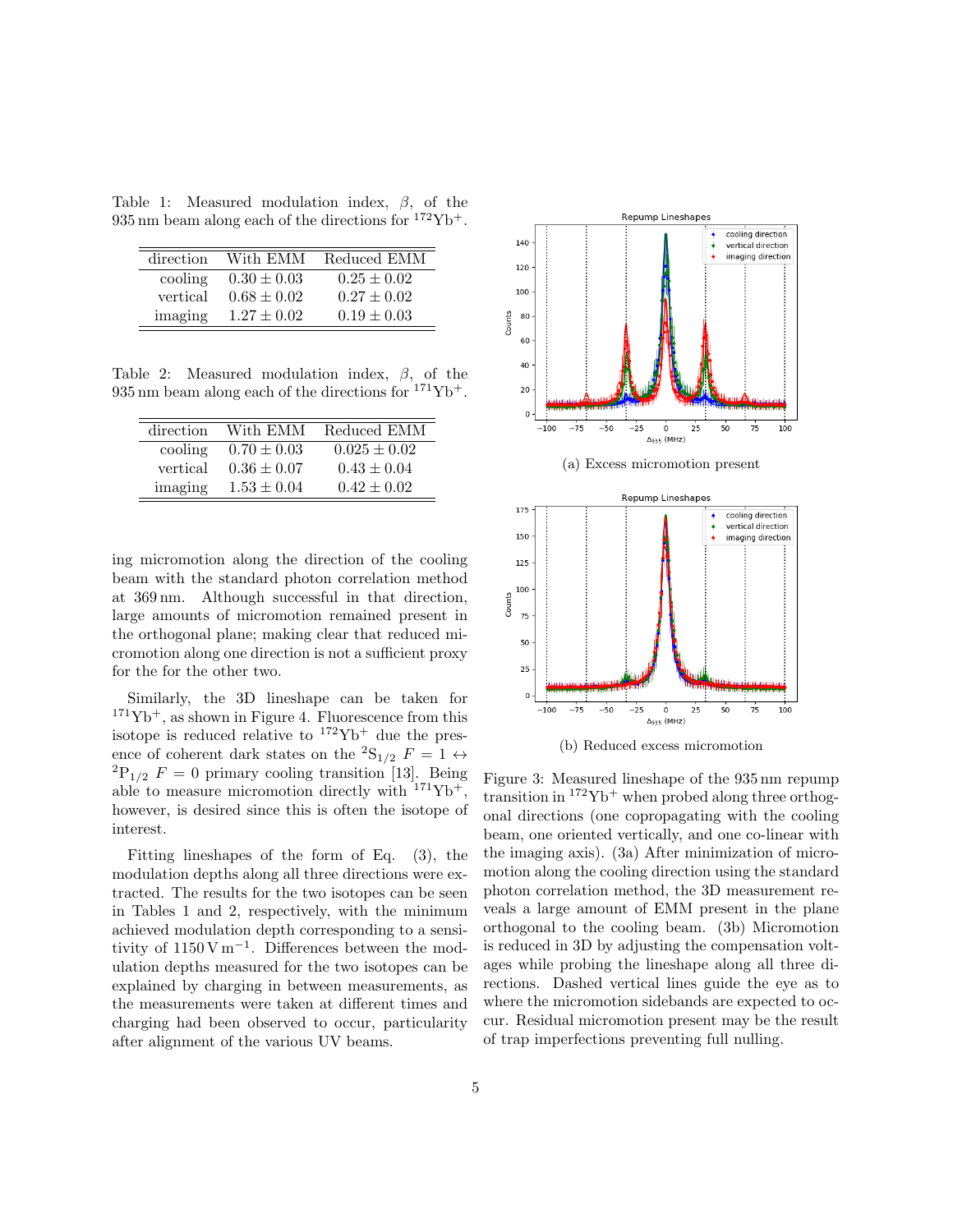<span id="page-5-0"></span>

(a) Excess micromotion present



(b) Reduced excess micromotion

Figure 4: Measured lineshape of the 935 nm repump transition in  $171\text{Yb}^+$  when probed along three orthogonal directions (same directions as for  $172\text{Yb}^+$  in Fig-ure [3\)](#page-4-0). The addition of hyperfine structure in  $171\text{Yb}^+$ results in coherent dark states in the cooling cycle, requiring a small B field to destabilize via lifting the Zeeman degeneracy. These result in reduced fluorescence and broadened lines when compared to  $172\text{Yb}^+$ . Dashed vertical lines guide the eye as to where the micromotion sidebands are expected to occur.

### 4 Conclusion

Probing the 935 nm repump lineshape of trapped Yb<sup>+</sup> ions allows rapid detection of micromotion in 3D, including in directions otherwise inaccessible to UV lasers used in standard measurement techniques. Issues of induced charging are reduced, precise photon timing is not required, and measurement does not depend on coherent control. Well developed NIR fiber technology is available, providing agile control of the probe beams for rapid measurements. Furthermore, because the detected signal is the ratio of fluorescence observed on the sidebands relative to the carrier, this method readily extends to large crystals of ions that may have differing absolute count rates due to spatial gradients in the beam intensities. If site resolved imaging and readout is available, a full map of the 3D micromotion can be simultaneously mapped across an entire crystal.

The convenience of this method allows integration as a rapid calibration subroutine that can be incorporated in day to day operation of  $Yb<sup>+</sup>$  systems. This will be particularly advantageous in future experiments where the ion(s) are located near dielectric surfaces with time-varying stray charges, such as mirrors of small volume optical cavities [\[16\]](#page-7-7). It may also serve helpful in efforts to extend ion crystals into two dimensions, where excess micromotion along some directions becomes unavoidable [\[17\]](#page-7-8) [\[18\]](#page-7-9).

# A Repump Lineshape

The expected lineshape [\(1\)](#page-3-1) is derived by approximating  $Yb^+$  as a four level system and solving the Lindblad Master equation. Considering the undriven eigenstates as a basis,  $\mathcal{B} = (|P\rangle, |S\rangle, |B\rangle, |D\rangle)$ , the undriven Hamiltonian is

$$
\hat{H}_a = \sum_{i \in \mathcal{B}} \hbar \omega_i |i\rangle\langle i| \,. \tag{4}
$$

For "cooling" and "repump" lasers driving transitions between  $S \leftrightarrow P$  and  $D \leftrightarrow B$ , respectively, the Hamiltonian for the drive fields under the rotating wave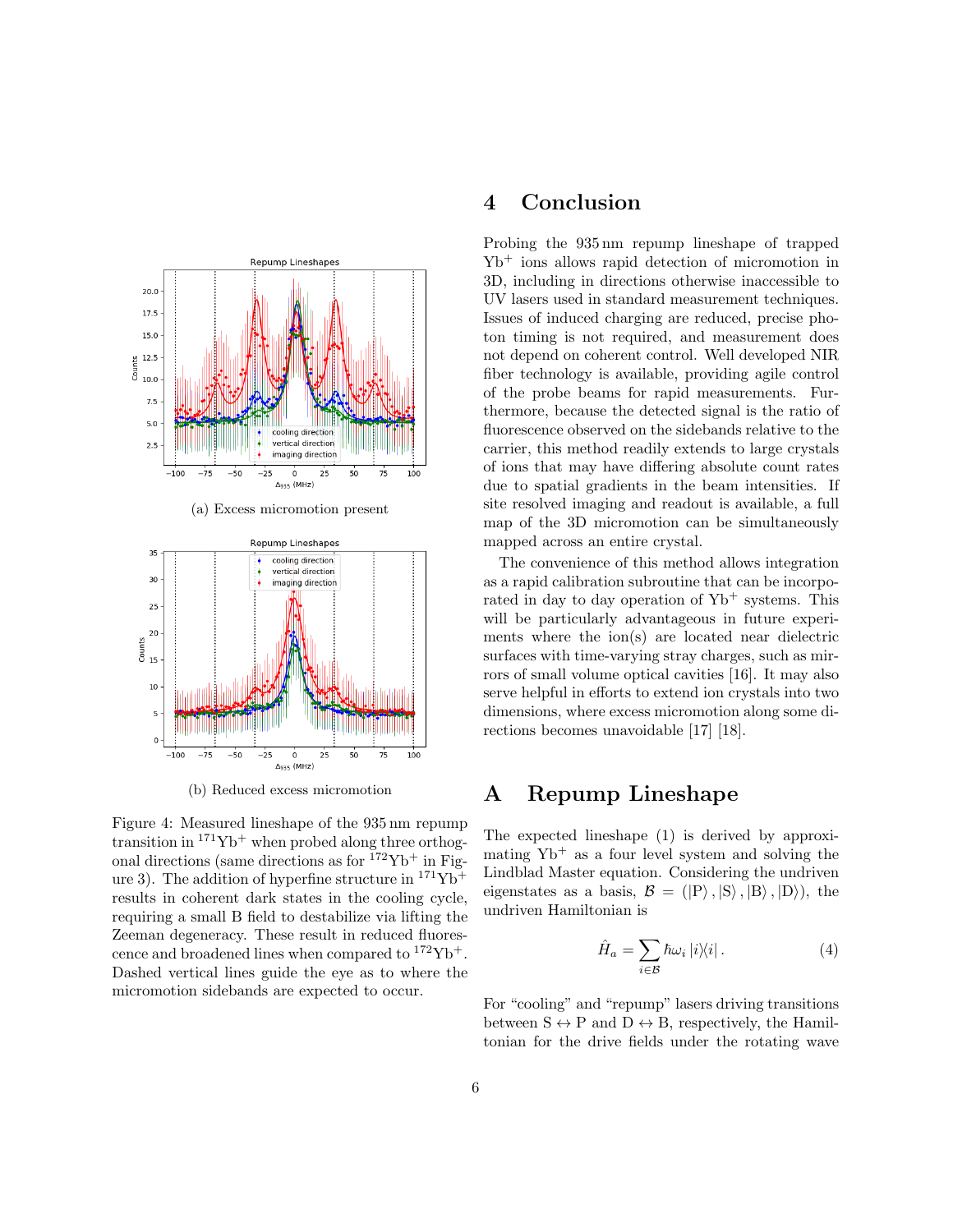approximation (RWA) is

$$
\hat{H}_{la} = \frac{\hbar}{2} \begin{bmatrix} 0 & \Omega_c e^{-i\omega_c t} & 0 & 0 \\ \Omega_c e^{i\omega_c t} & 0 & 0 & 0 \\ 0 & 0 & 0 & \Omega_r e^{-i\omega_r t} \\ 0 & 0 & \Omega_r e^{i\omega_r t} & 0 \end{bmatrix}
$$
(5)

Moving to a rotating frame by making the transformation  $\hat{\mathcal{R}} = \exp\left[i\left(\hat{G} + \frac{1}{\hbar}\hat{H}_a\right)t\right]$  where

$$
\hat{G} = \frac{1}{2} \begin{bmatrix} \Delta_{\rm c} & 0 & 0 & 0 \\ 0 & -\Delta_{\rm c} & 0 & 0 \\ 0 & 0 & \Delta_{\rm r} & 0 \\ 0 & 0 & 0 & -\Delta_{\rm r} \end{bmatrix}, \tag{6}
$$

the full Hamiltonian under the rotating wave approximation becomes time independent:

$$
\hat{H} = \hat{H}_a + \hat{H}_{la} \longrightarrow \frac{\hbar}{2} \begin{bmatrix} -\Delta_c & \Omega_c & 0 & 0\\ \Omega_c & \Delta_c & 0 & 0\\ 0 & 0 & -\Delta_r & \Omega_r\\ 0 & 0 & \Omega_r & \Delta_r \end{bmatrix} . (7)
$$

The states  $|P\rangle$  and  $|B\rangle$  are allowed to decay to both  $|S\rangle$  and  $|D\rangle$ , as encoded in the Lindbald superoperator

$$
\mathcal{D}(\rho) = \sum_{\substack{e \in \{P, B\} \\ g \in \{S, D\}}} \Gamma_{eg} \left( \hat{\sigma}_{ge} \rho \hat{\sigma}_{ge}^{\dagger} - \frac{1}{2} \{ \hat{\sigma}_{ge}^{\dagger} \hat{\sigma}_{ge}, \rho \} \right) \tag{8}
$$

where  $\hat{\sigma}_{ge} = |g\rangle\langle e|$  and  $\{\_ , \_ \}$  is the anti-commutator. Quadrupole decays of D to S have been ignored for simplicity. This is a safe approximation given that the decay rate of the <sup>2</sup>D<sub>3/2</sub> is  $\Gamma_{DS} \approx 20$  Hz, which is orders of magnitude slower that the other rates involved (see Figure [2\)](#page-2-0). Finding the steady state solution  $\tilde{\rho}$  of of the Lindblad Master equation

$$
\dot{\rho} = \frac{1}{i\hbar} \Big[ \hat{H}, \rho \Big] + \mathcal{D}(\rho), \tag{9}
$$

by setting  $\dot{\rho} = 0$  and solving the resulting system of equations with the normalization condition  $tr(\tilde{\rho}) = 1$ , the observed fluorescence is proportional to  $P_P = \tilde{\rho}_{PP}$ . The dependence of  $P_P$  on the 369 nm and 935 nm laser parameters is given by Eq. [\(1\)](#page-3-1).

### References

- <span id="page-6-0"></span>1 I. Counts, J. Hur, D. P. L. Aude Craik, H. Jeon, C. Leung, J. C. Berengut, A. Geddes, A. Kawasaki, W. Jhe, and V. Vuletić, "Evidence for Nonlinear Isotope Shift in Yb + Search for New Boson", [Physical](https://doi.org/10.1103/PhysRevLett.125.123002) Review Letters 125[, 123002 \(2020\).](https://doi.org/10.1103/PhysRevLett.125.123002)
- <span id="page-6-1"></span><sup>2</sup>K. Wright, K. M. Beck, S. Debnath, J. M. Amini, Y. Nam, N. Grzesiak, J.-S. Chen, N. C. Pisenti, M. Chmielewski, C. Collins, K. M. Hudek, J. Mizrahi, J. D. Wong-Campos, S. Allen, J. Apisdorf, P. Solomon, M. Williams, A. M. Ducore, A. Blinov, S. M. Kreikemeier, V. Chaplin, M. Keesan, C. Monroe, and J. Kim, "Benchmarking an 11-qubit quantum computer", [Nature Communications](https://doi.org/10.1038/s41467-019-13534-2) 10, 5464 [\(2019\).](https://doi.org/10.1038/s41467-019-13534-2)
- <span id="page-6-2"></span><sup>3</sup>L. Egan, D. M. Debroy, C. Noel, A. Risinger, D. Zhu, D. Biswas, M. Newman, M. Li, K. R. Brown, M. Cetina, and C. Monroe, "Fault-tolerant control of an error-corrected qubit", Nature, [10 . 1038 /](https://doi.org/10.1038/s41586-021-03928-y) [s41586-021-03928-y](https://doi.org/10.1038/s41586-021-03928-y) (2021).
- <span id="page-6-3"></span><sup>4</sup>S. Olmschenk, K. C. Younge, D. L. Moehring, D. N. Matsukevich, P. Maunz, and C. Monroe, "Manipulation and detection of a trapped  $Yb + hyperfine$ qubit", Physical Review A 76, [10.1103/PhysRevA.](https://doi.org/10.1103/PhysRevA.76.052314) [76.052314](https://doi.org/10.1103/PhysRevA.76.052314) (2007).
- <span id="page-6-4"></span><sup>5</sup>P. Wang, C.-Y. Luan, M. Qiao, M. Um, J. Zhang, Y. Wang, X. Yuan, M. Gu, J. Zhang, and K. Kim, "Single ion qubit with estimated coherence time exceeding one hour", [Nature Communications](https://doi.org/10.1038/s41467-020-20330-w) 12, [233 \(2021\).](https://doi.org/10.1038/s41467-020-20330-w)
- <span id="page-6-5"></span><sup>6</sup>N. Huntemann, M. Okhapkin, B. Lipphardt, S. Weyers, C. Tamm, and E. Peik, "High-Accuracy Optical Clock Based on the Octupole Transition in  $Yb + 171$ ", [Physical Review Letters](https://doi.org/10.1103/PhysRevLett.108.090801) 108, 090801 [\(2012\).](https://doi.org/10.1103/PhysRevLett.108.090801)
- <span id="page-6-6"></span><sup>7</sup>D. J. Berkeland, J. D. Miller, J. C. Bergquist, W. M. Itano, and D. J. Wineland, "Minimization of ion micromotion in a Paul trap", [Journal of Ap](https://doi.org/10.1063/1.367318)plied Physics 83[, 5025–5033 \(1998\).](https://doi.org/10.1063/1.367318)
- <span id="page-6-7"></span><sup>8</sup>J. P. Gaebler, T. R. Tan, Y. Lin, Y. Wan, R. Bowler, A. C. Keith, S. Glancy, K. Coakley, E. Knill, D. Leibfried, and D. J. Wineland, "High-Fidelity Universal Gate Set for Be  $9 +$  Ion